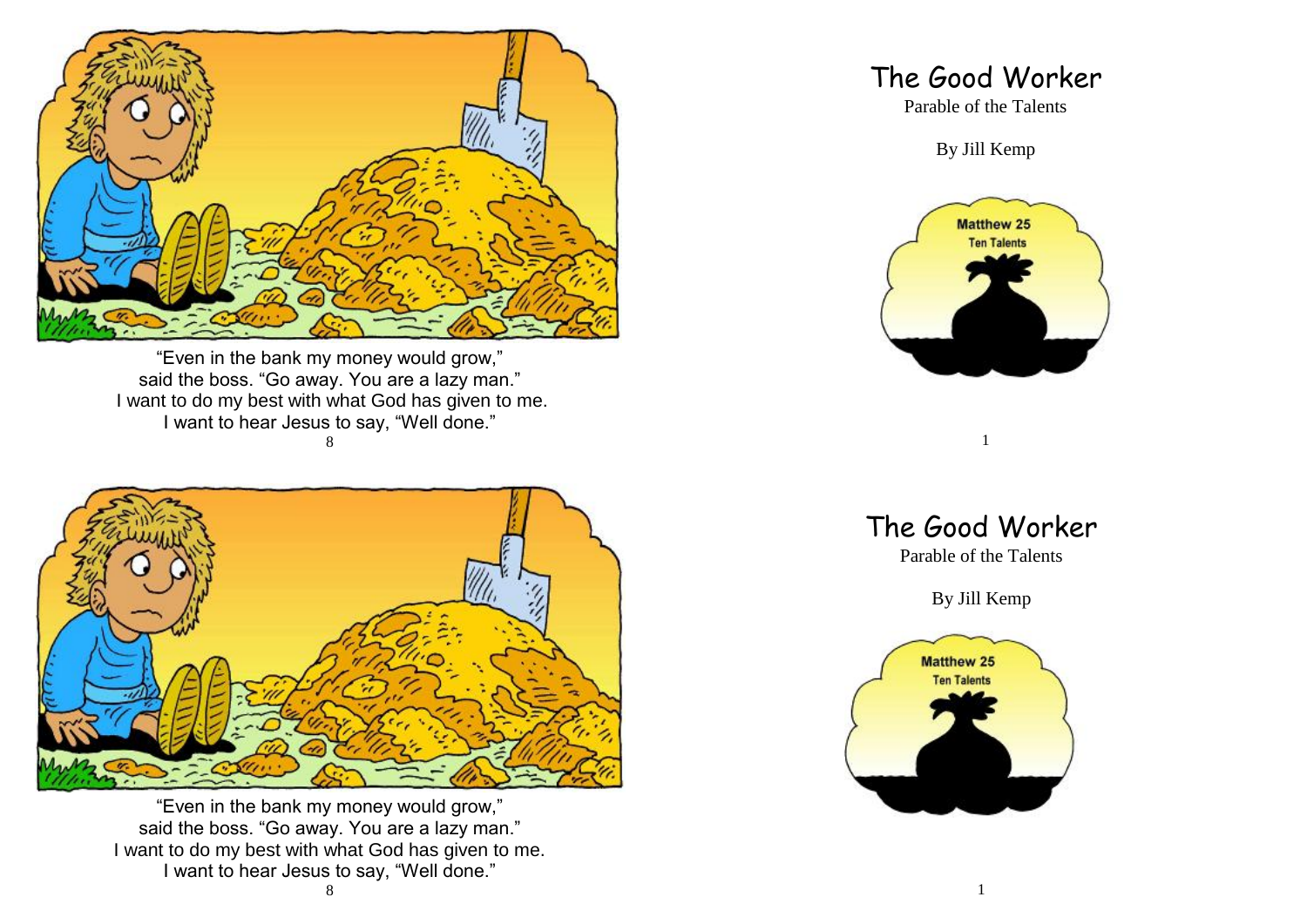

Jesus told a story about a boss who gave his workers some money to use for him while he was away. "Take this money to make more money for me," he said.  $\mathcal{D}$ 



"Well done," said the boss. "You are good workers. Now you can be the boss of others." The lazy man said, "I hid the gold coin because it isn't fair if you get money I work for." 7



Jesus told a story about a boss who gave his workers some money to use for him while he was away. "Take this money to make more money for me," he said.



"Well done," said the boss. "You are good workers. Now you can be the boss of others." The lazy man said, "I hid the gold coin because it isn't fair if you get money I work for."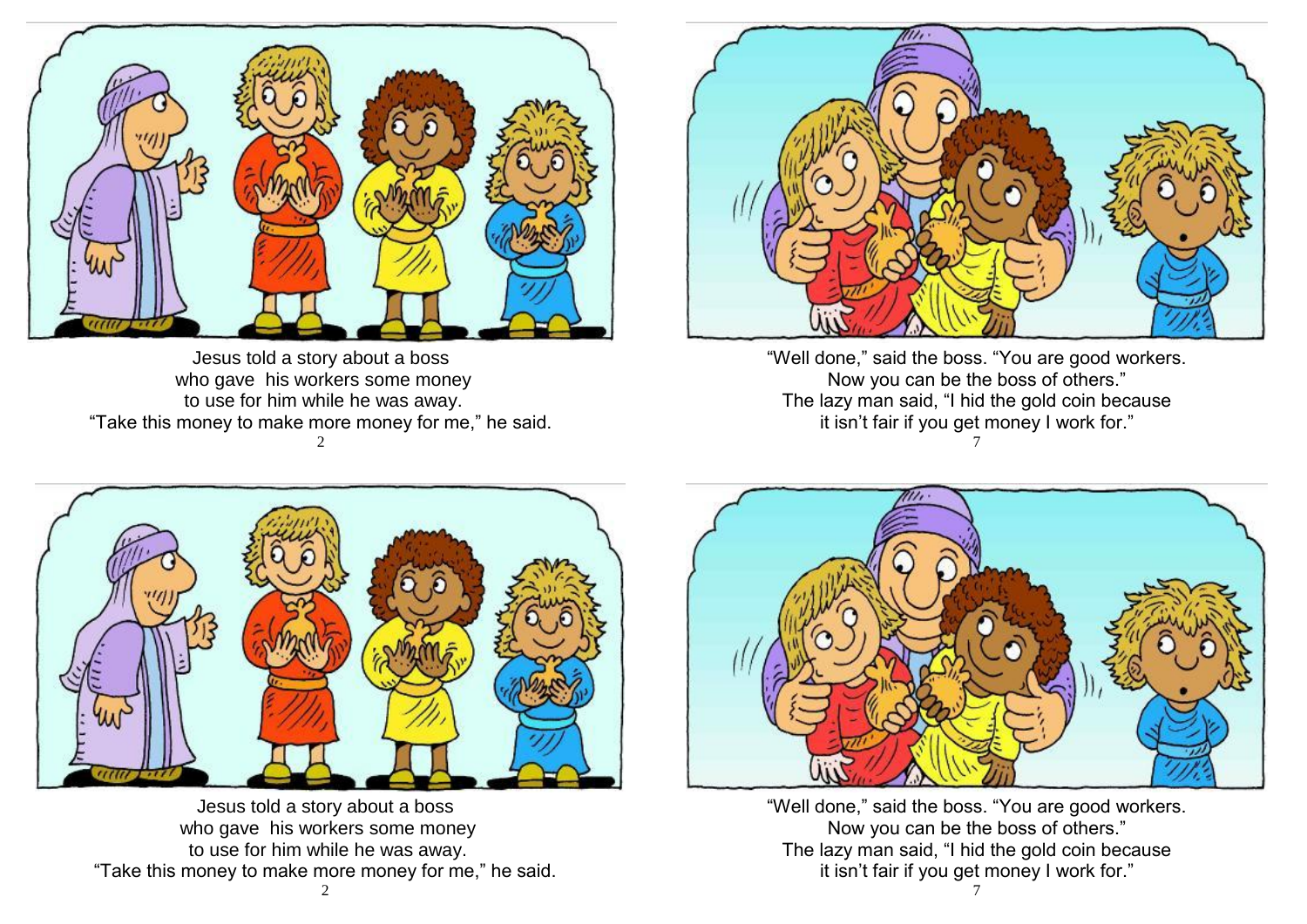

Their boss came back to see what they had done with his money. The man with five coins had made five more! The man with two coins had made two more! 6



One man got one gold coin, another man, two gold coins and the best worker got five gold coins. "Use these well until I get back," said the boss. 3



Their boss came back to see what they had done with his money. The man with five coins had made five more! The man with two coins had made two more!



One man got one gold coin, another man, two gold coins and the best worker got five gold coins. "Use these well until I get back," said the boss.